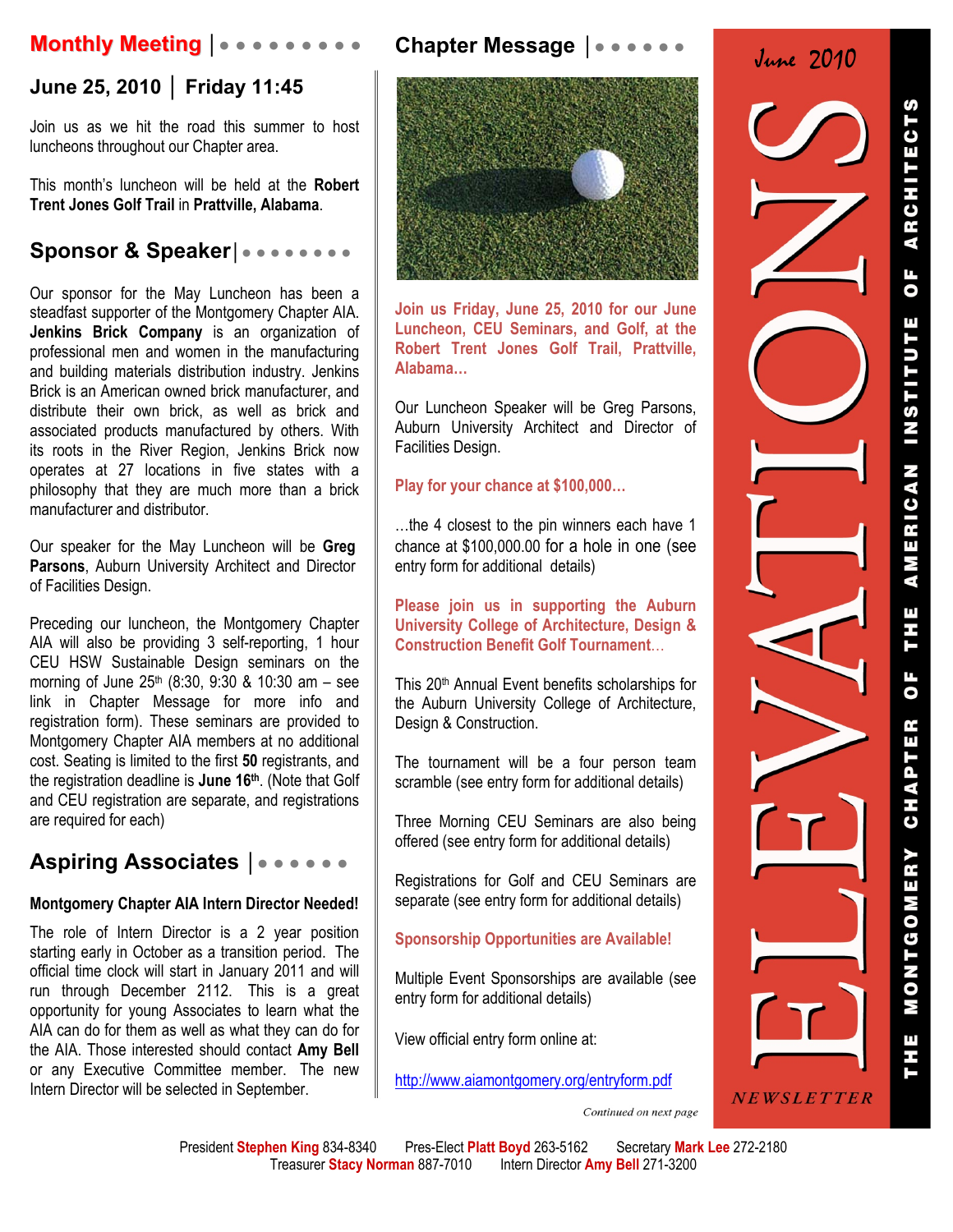# **May Meeting Recap |●●●●●●●●●**●



Our May speaker Michael F. DʹOnofrio, Managing Director at **Engineered Tax Services, Inc.**

May's meeting and luncheon was held in the Ballroom of the Montgomery Country Club. With **28** in attendance, Chapter President **Stephen King** opened the meeting by welcoming members, affiliates, sponsors, and guests.

Chapter Treasurer **Stacy Norman** gave a wrap up on the **2010 Draw Montgomery Competition and Reception**.

**Richard Meinert** spoke on the upcoming Auburn University College of Architecture, Design & Construction Benefit Golf Tournament and CEU Event to be held on June 25, 2010, which will coincide with our monthly luncheon on that day at the Robert Trent Jones Golf Trail in Prattville, Alabama.

Chapter President **Stephen King** announced additional upcoming events including our July luncheon to be held at Auburn University, with boxed lunches to be served on campus as we tour the new Auburn Arena. Also Stephen mentioned the upcoming August CEU event which will provide an opportunity for six to eight seminars.

In conjunction with National Preservation Month, **Wilbur Hill** announced a tour of a Cloverdale Sustainable Home Project on May 26th.

The Montgomery Chapter also requested that our membership supply nominations for the upcoming AAF Distinguished Architect Award and the AAF Significant Building Award.

Chapter Secretary **Mark Lee** then introduced our luncheon sponsor, **Woolard Brothers.**, who was represented by **Fred Woolard**. President-Elect **Platt Boyd** introduced our speaker, Michael F. D'Onofrio, Managing Director at **Engineered Tax Services, Inc.**, who spoke of the current tax incentives being currently offered to designers of energy efficient systems. Michael concluded the meeting by drawing for \$50 in gift cards to Starbucks and Panera Bread, which was awarded to **Telisa Jemison**.

With all May business concluded, we were adjourned by the President.

# **Building Commission Bulletin │**● ● ●

On April 30, 2010, Governor Bob Riley signed house Bill 459 enacting a requirement for any new contract awarded on or after July 1, 2010 for a new public school to include a Building Commission approved safe space or hallway.

Pursuant to Act 2010-746, the Building Commission has adopted the *ICC/NSSA Standard for the Design and Construction of Storm Shelters* (ICC 500-2008) as the minimum building code for tornado shelters.

To read the official issued documents (Memo and Act), visit http://www.bc.state.al.us/bc-bulletins.htm, or contact Katherine Lynn, Director, Alabama Building Commission at (334) 242-4082.

# **Award Nominations Due |●●●●●●●●**

The **Alabama's Distinguished Architect Award** is established and administered by AAF to bring recognition to individual architects whose exemplary career achievements and outstanding service to society and the profession elevates them to a posture of distinction among their peers.

*Eligibility:* Any architect, alive or deceased, who the board believes qualified, who practiced or practices Architecture in the State of Alabama over a significant period of their architectural career or who has significant ties to the State of Alabama through education or achievement, is eligible to receive Alabama's Distinguished Architect Award.

*Submissions:* Those wishing to nominate a candidate shall submit the following: 1) Nomination letter outlining candidate's credentials and distinctive achievements. 2) Brief biography of nominee, including education, honors, publications, offices, presentations and career achievements as they relate to this Award.

The **Alabama's Distinguished Building Award** is established and administered by the AAF to bring recognition to individual public buildings that exemplify the use of sound architectural design to develop a lasting image of timeless quality within the community they are located, serving as catalyst for growth and advancement of an area and the profession of architecture.

*Building Eligibility:* Any existing building, regardless of age, constructed and currently owned by a public entity in the State of Alabama is eligible for nomination.

*Submissions:* Those wishing to nominate a building shall submit the following: 1) Building Name and Brief Description of Function/History. 2) Building Location and Date of Construction. 3) Supporting Photographs (five interior, five exterior).

Submissions shall be provided to the Chapter's Board of Directors by **July 20, 2010**. The Board shall review and submit one nomination for each category to AAF. Winner will be announced at annual Alabama Council AIA Awards Banquet and Gala.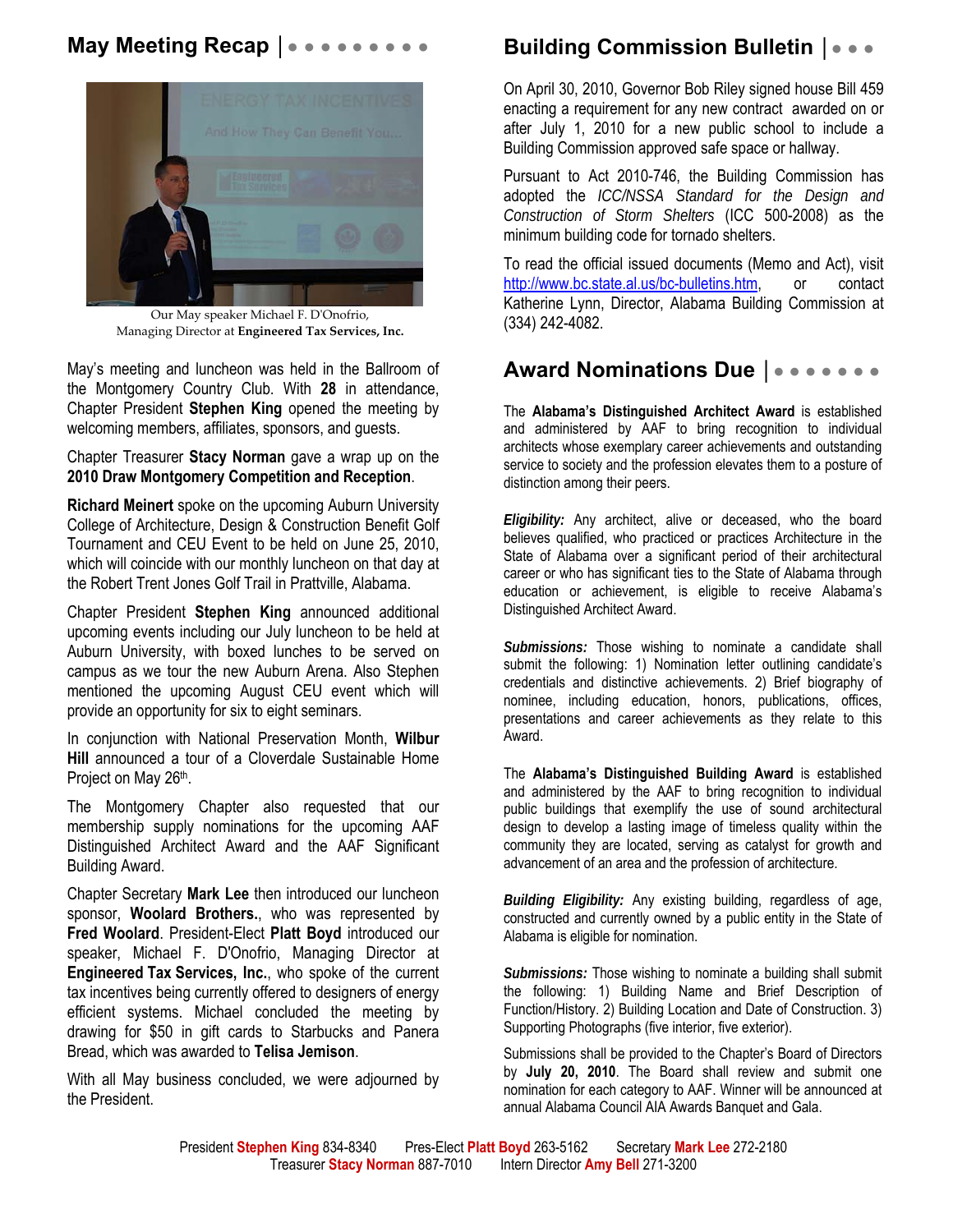# **Announcements │**● ● ● ● ● ● ● ● ● ● ● ●

The **2010 AIA/ABC Joint Conference** will be held July 29 - August 1, at The Grand in Point Clear, Alabama. For more information and to register online, follow this link to:

http://www.aiaalabama.org/events/detail/?id=QD78N%20CML 0Z%20Z6C28%20MOX79

● ● ●

*In the works*: As our **July Luncheon**, Montgomery Chapter AIA is planning a field trip and architectural tour of the soon to be completed **Auburn Arena** on the campus of **Auburn University**, tentatively scheduled for Wednesday, July 21th. Stay tuned for updates!

● ● ●

*It's Official!* : Interns and **ARE Candidates**, mark your calendars for Aug 13-15, 2010. Alabama AIA and Auburn University have partnered to bring a fabulous **Structures** professor**, David Thaddeus**, to Auburn for a 3-day intense **ARE Structures Workshop**. If you were thinking of taking this portion of the ARE, I would highly recommend using this time to review. Mr. Thaddeus currently teaches at University of North Carolina at Charlotte and travels all over the US teaching this seminar. Please see the additional information and entry forms appended to the newsletter

● ● ●

On 1 July 2010, at 12:01 a.m. EDT, the **Six-Month Rule** will apply to **all interns**. Interns must submit their experience in reporting periods of no longer than six months and within two months of completion of each reporting period. For Six-Month Rule specific FAQs, examples, and additional resources visit the NCARB website at:

http://www.ncarb.org/en/Experience-Through-Internships/Maintaining-Participation/Six-Month-Rule.aspx

● ● ●

Submit your upcoming events, announcements, acknowledgements, editorial copy, creative content, or drawings and photographs for publishing in the next newsletter. Email all content to secretary@aiamontgomery.org

● ● ●

# Upcoming Events | • • • • •

June 25

**Montgomery Chapter AIA – Auburn University CADC Benefit Golf Tournament , Continuing Education Seminars and Luncheon**  Robert Trent Jones Capital Hill Course Prattville, AL

July 21

**Montgomery Chapter AIA Luncheon & Auburn Arena Tour**  Auburn University Auburn, AL

July 29 – August 1 **AIA Alabama Annual Convention**  The Grand Hotel Point Clear, AL

August 13-15 **ARE Structures Workshop**  Auburn University Auburn, AL

August 18 **Montgomery Chapter AIA Luncheon and CEU Seminar Event** 

The Montgomery Country Club Montgomery, AL

September 15 **Montgomery Chapter AIA Luncheon**  The Montgomery Country Club Montgomery, AL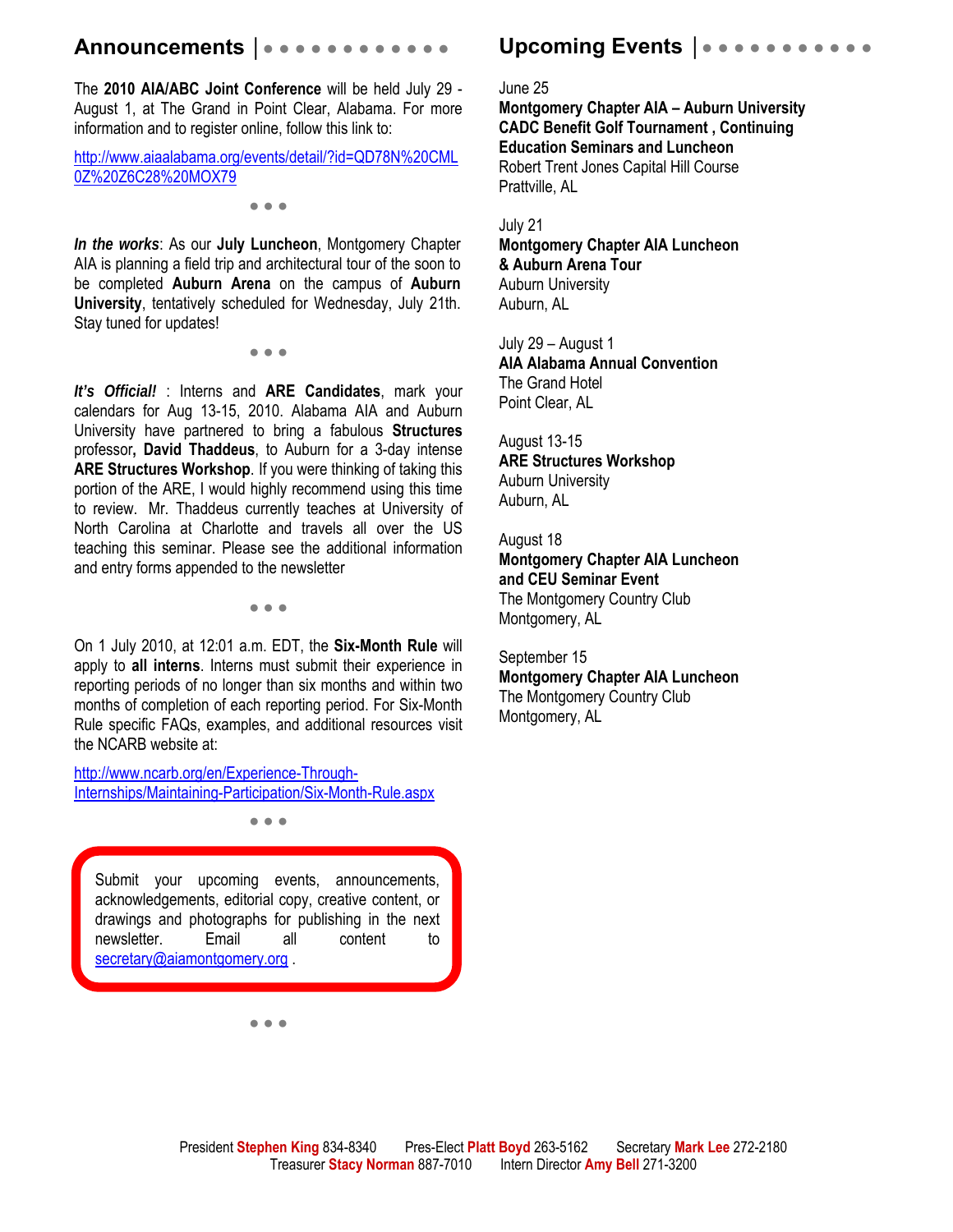# ARE Seminar

Structure Workshops

August 13 - 15, 2010

M. Miller Gorrie Center Auburn University, AL 36849



Presented by The Alabama Board for Registration of Architects, Auburn University School of Architecture and Alabama Council AIA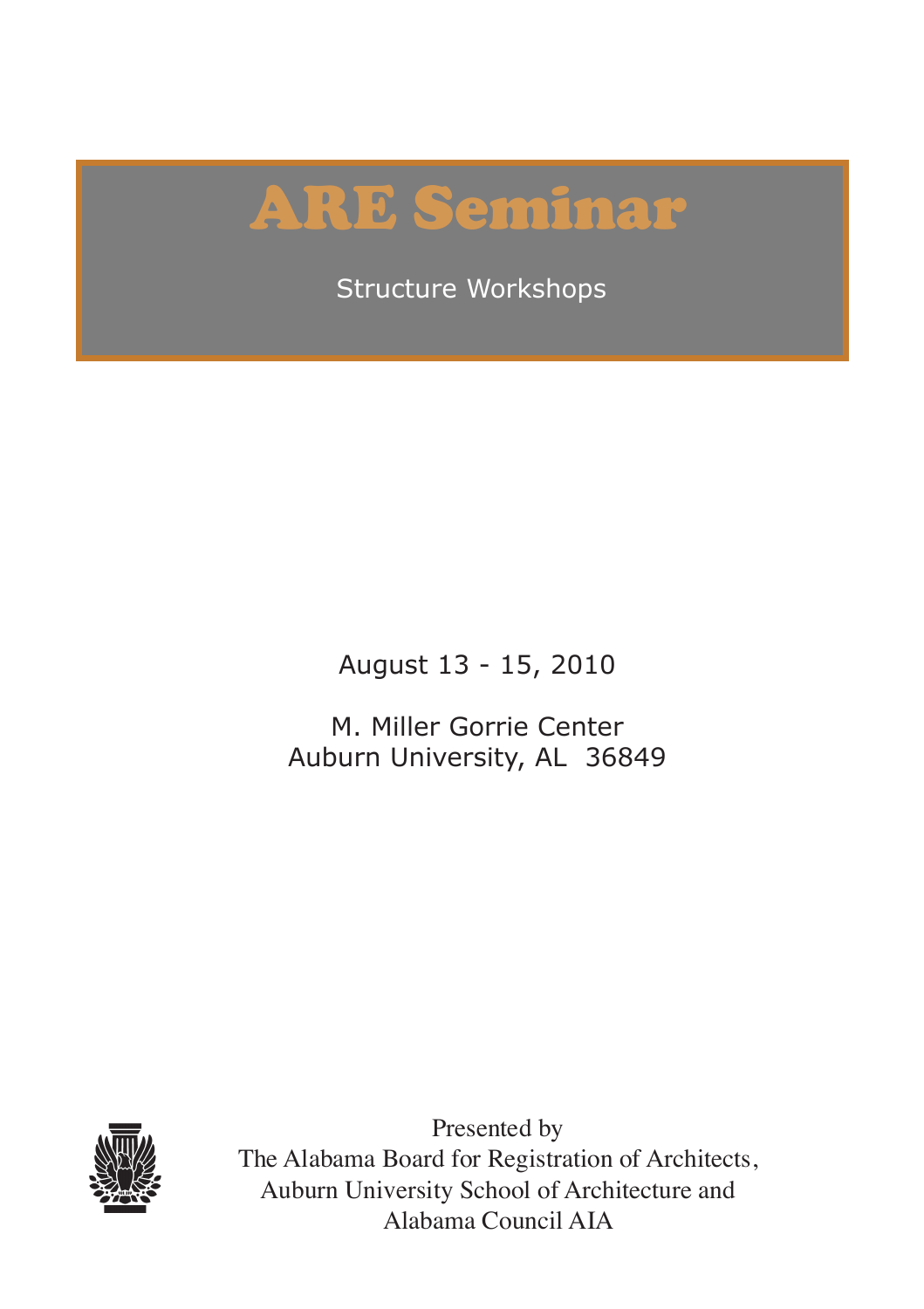# **AGENDA**

### A.R.E. Structures Seminar Presented by David Thaddeus, AIA, NCARB

#### **Friday, August 13 9:00 AM- 7:00 PM**

#### **8:30 am - Registration**

#### **9:00 am – 1:30 pm**

- Seminar Introduction: Gravitational and Lateral Forces
- Highlights of Trigonometry
- Forces: General Definitions Force Resolution Force Addition
- Moments and Couples

#### **2:30 pm - 7:00 pm**

- Free Body Diagrams
- Equilibrium, Loads and Reactions
- Truss Analysis: Method of Joints Method of Sections

#### **Saturday, August 14** 8:00 AM- 8:00 PM

#### **8:00 am – 1:30 pm**

- Stresses and Strain / Hooke's Law
- Tributary Load Analysis
- Structural Vignette for ARE 4.0 (this presentation is contingent on seminar progress)
- Geometry of Sections
- General Beam Design Theory

#### **2:30 pm - 5:30 pm**

- Load, Shear and Bending Moment Diagrams
- General Design of Structural Members in Bending

#### **5:30 pm - 8:00 pm**

• Structural Systems Mock Exam *(Please do not miss this session)* 

RED: COMPRESSION BLUE: TENSION GREEN: SHEAR PURPLE: BENDING BROWN: DEFLECTION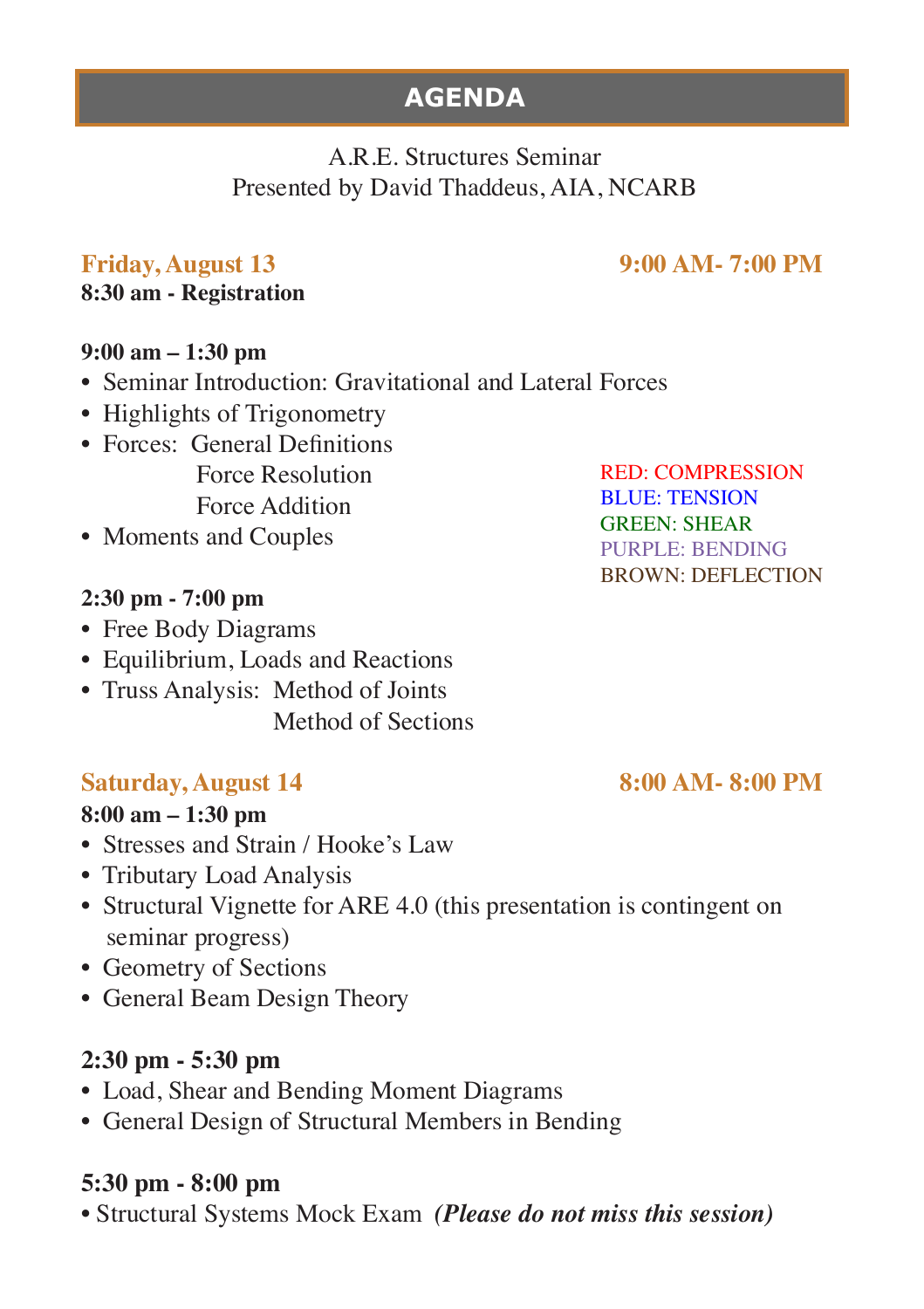#### **Sunday, August 15 8:00 AM- 7:00 PM**

#### **8:00 am - 1:30 pm**

- Design of Steel Members
- Selection of Structural Systems
- Foundation Systems

# **2:30 pm – 7:00 pm**

- General Lateral Load- Resisting Strategies
- Wind Loads
- Seismic Loads

# **Hotel Information**

There are two hotels close to the campus that we recommend, the Auburn Hotel & Conference Center, (334) 821-8200, located adjacent to the campus at 241 South College Street, Auburn 36830 and the Holiday Inn Express, (334) 502- 1090, located a few blocks away at 2013 South College, Auburn 36830. The Auburn Hotel & Confrence has agreed to extend a rate of \$105 for those attending the course. Just mention you are with AIA. The Holiday Inn Express has rooms starting at \$88 per night.

Both hotels are expected to sell-out for that weekend as it is move-in weekend for some students. Please call today.

# **About David Thaddeus, AIA, NCARB**

David Thaddeus is currently a Professor of Structures and Architectural Design at the College of Architecture at the University of North Carolina at Charlotte. He was previously tenured at the Gerald D. Hines College of Architecture at the University of Houston. He has been teaching structural topics to students in architecture since 1985. Thaddeus holds degrees in both structural engineering and architecture.

Thaddeus has been teaching review seminars for the Architect Registration Examination (ARE) structural divisions since 1990. Since that time, interest in his seminar has gained momentum and he has presented seminars in over twenty cities in the U.S., four cities in Canada, and in Puerto Rico. Thaddeus has also presented an abbreviated version of the seminar at the AIA National and Regional Conventions since 2003.